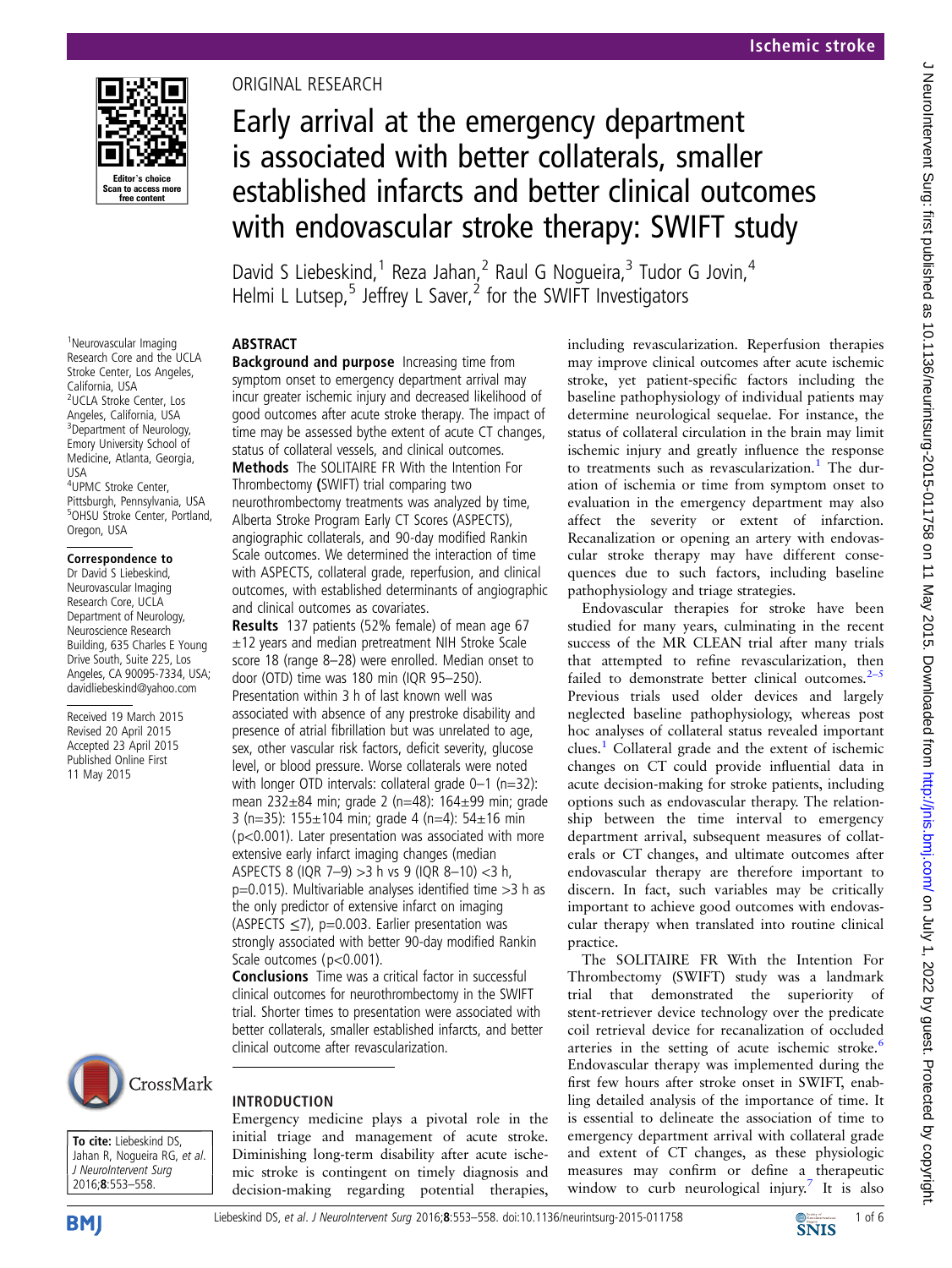imperative to understand how these factors mitigate the impact of recanalization therapies. Most importantly, such analyses may inform future clinicians regarding improved triage.

Our central hypothesis was that collateral grade and the resultant extent of infarction on imaging reflect the duration of ischemia, driving the chances of good outcomes following endovascular therapy. We therefore retrospectively assessed the impact of onset to door time in the SWIFT trial, correlating the time interval from last known well time to emergency department arrival with the extent of tissue injury on baseline imaging, collateral status, and final functional outcome.

#### METHODS

#### Study design, participants and interventions

The SWIFT study compared the relative performance of a novel stent-retriever device with the predicate coil retrieval device for recanalization during endovascular therapy for acute ischemic stroke.<sup>[6](#page-5-0)</sup> The trial design, selection criteria, methodology, primary results, and detailed characteristics have been published elsewhere[.6 8](#page-5-0) Patients were randomized to mechanical thrombectomy with SOLITAIRE FR or Merci within 8 h of symptom onset following baseline imaging that excluded the presence of hemorrhage and confirmed occlusion in the intracranial internal carotid artery or middle cerebral artery (MCA). No penumbral or core infarct imaging criteria were used to identify potential study candidates other than absence of extensive ischemic changes. Key findings of the SWIFT trial demonstrated the superiority of the SOLITAIRE FR stent-retriever device, culminating in improved recanalization and subsequent clinical outcomes for individuals with acute ischemic stroke.<sup>6</sup>

#### Methods and measurements

The SWIFT trial dataset was analyzed in conjunction with measurements of baseline imaging Alberta Stroke Program Early CT Scores (ASPECTS) and angiographic collateral grades. Complete details regarding methodology of the ASPECTS scoring and angiographic collateral grade evaluation have been previously published.<sup>9</sup> <sup>10</sup> In brief, evaluation of the baseline CT or MRI was conducted using the imaging archive established by the core laboratory. Two experienced readers, including a neuroradiologist and vascular neurologist with stroke imaging expertise, reviewed baseline imaging in all SWIFT studies. ASPECTS were scored using all axial slices available to reliably identify the presence of any ischemia in each topographical region of the MCA territory. Chronic changes such as leukoaraiosis, established infarcts, or atrophy were not included in generation of ASPECTS so that only acute ischemic changes could be quantified. ASPECTS were independently determined with disagreements resolved by consensus, blind to all other trial data. Collateral grade on baseline angiography was also measured using the angiography archive established by the core laboratory. The two experienced readers also reviewed baseline catheter angiography in all subjects enrolled in SWIFT, evaluating the presence of adequate information regarding collateral circulation with respect to the arterial occlusion. As collateral injections were not mandated as part of the trial protocol, variability was noted from case to case in the completeness of such information. Collateral grades prior to endovascular treatment were assessed with the American Society of Intervention and Therapeutic Neuroradiology/Society of Interventional Radiology (ASITN/SIR) scale on angiography, blind to all other data.<sup>[11](#page-5-0)</sup> Use of the ASITN/SIR grading system and scale metrics have been previously reported.<sup>[12](#page-5-0)</sup> Cases with insufficient information regarding collateral status prior to treatment were

excluded from subsequent analyses. Angiographic measures of collaterals were independently determined with disagreements resolved by consensus, blind to all other trial and imaging data.

#### Data analysis

Statistical analyses were conducted using clinical variables obtained from the main dataset and ASPECTS scores and angiographic collateral grades were obtained as part of this post hoc study. Clinical outcomes considered were symptomatic intracranial hemorrhage by 24 h after treatment and functional independence at 90 days, defined as a modified Rankin Scale (mRS) of 0, 1, or 2. The ASPECTS score was treated as an ordinal variable and the collateral score was treated as a categorical variable pooling grades 0 and 1. Association of time to emergency department arrival with baseline ASPECTS scores, collateral grade, and subsequent outcomes was assessed using logistic regression, analyzing the impact of these individual variables with subsequent clinical outcomes defined as above. Known determinants of successful angiographic and clinical outcomes were considered as covariates, with main analyses defining the effect of time to presentation on ASPECTS score, collateral grade, reperfusion, and related clinical outcome. Baseline characteristics, including comorbid conditions, demographics, and location and severity of stroke, were compared using the Fisher exact test for categorical variables and Kruskal−Wallis test for continuous variables. A significance level of  $p < 0.05$  was used to identify significant predictors of clinical outcomes.

#### RESULTS

## Characteristics of study subjects

Of the entire SWIFT trial population of 144 subjects, complete data were available for 137 patients with respect to the baseline imaging and angiographic collateral grade according to the selection criteria above. Seven subjects in the trial dataset did not have anterior circulation stroke with available baseline imaging and adequate collateral injections at angiography. The mean age was  $67 \pm 12$  years, with a slight predominance of women (52% female), including pretreatment stroke severity NIH Stroke Scale (NIHSS) median score of 18 (range 8–28). The median time to emergency department arrival from last known well time was 180 min (IQR 95–250). The duration between last known well time and arrival was <3 h in 51% and >3 h in the other 49%. Emergency department arrival within 3 h of last known well time was related to the presence of atrial fibrillation (41.4% in those  $\lt 3$  h vs 64.2% in those  $>3$  h, p=0.010) and absence of prestroke disability (17.2% vs 26.2%, p=0.035). Early arrival was unrelated to age, sex, other vascular risk factors, baseline NIHSS score severity, initial glucose levels, or initial blood pressure.

## Main results

The degree of collateral circulation noted on baseline angiography prior to endovascular therapy was strongly associated with the time duration between symptom onset and emergency department arrival (fi[gure 1\)](#page-2-0). A graded relationship was demonstrated with respect to collateral status, with mean time interval to the emergency department of  $232\pm84$  min in those with no or only marginal collaterals (grade 0 or 1,  $n=32$ ),  $164\pm99$  min in subjects with partial collaterals (grade 2, n=48),  $155 \pm 104$ min in those with slow but complete collateral filling (grade 3,  $n=35$ ), and  $54\pm16$  min in subjects with rapid and complete collaterals (grade 4, n=4; [table 1](#page-3-0)). [Figure 2](#page-4-0) shows the details of this relationship at the individual patient level, revealing a correlation of −0.33 (p=0.0003).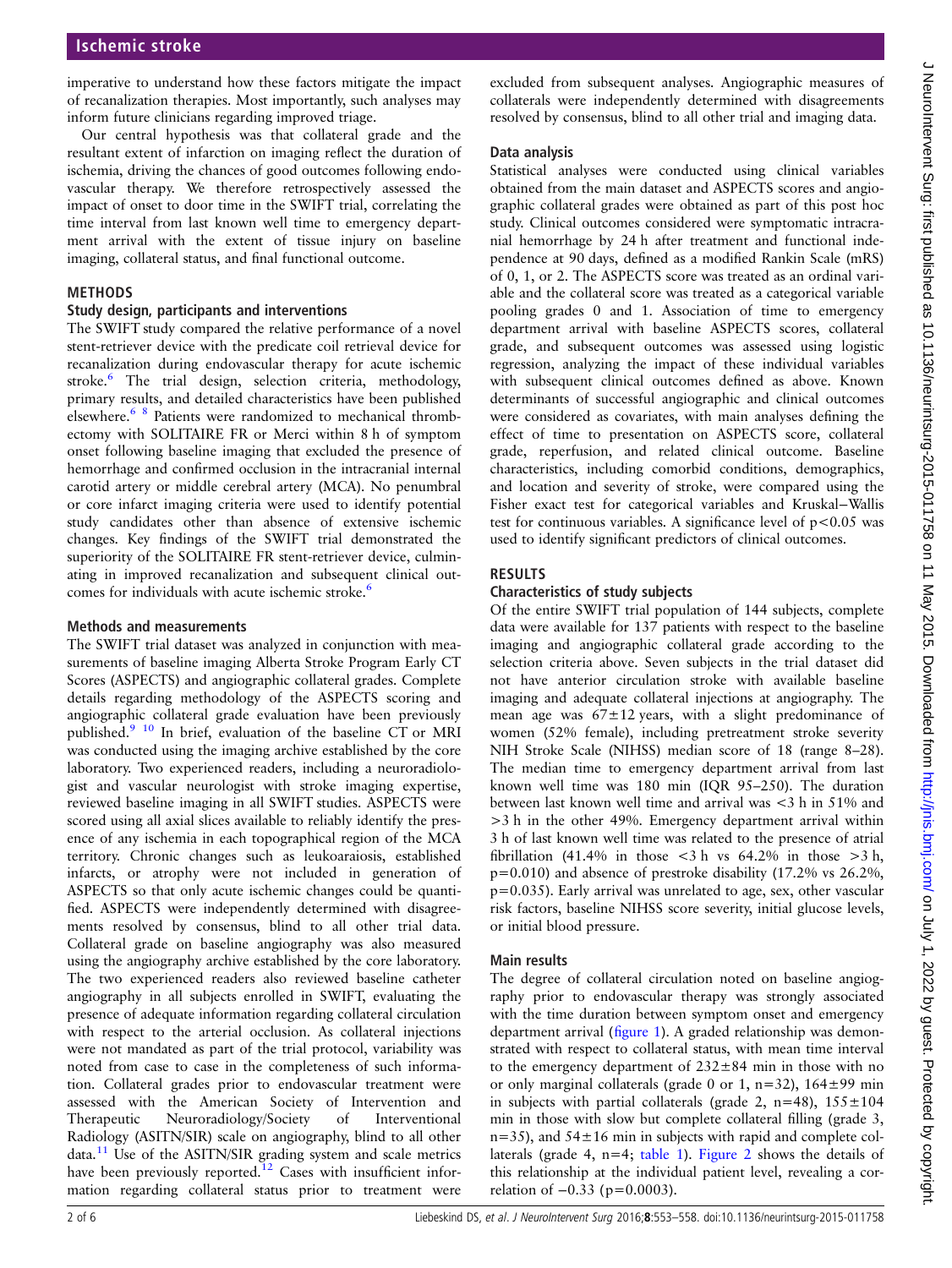<span id="page-2-0"></span>

Figure 1 Case examples from two different SOLITAIRE FR With the Intention For Thrombectomy (SWIFT) subjects with acute ischemic stroke due to left middle cerebral artery occlusion. Digital subtraction angiography shows robust collateral filling in a patient arriving at the emergency department within 3 h (A) and another case where only marginal collaterals are demonstrated with presentation to hospital beyond 5 h (B).

More extensive ischemic injury on baseline imaging was noted in subjects presenting at longer intervals from symptom onset to emergency department arrival (fi[gure 3](#page-4-0)). Later presentation was associated with more extensive ischemic injury at baseline (median ASPECTS 8 (IQR 7–9) in those >3 h vs 9 (IQR 8–10) in those within 3 h,  $p=0.015$ ). Furthermore, multivariable analyses identified presentation as an independent predictor of extensive baseline ischemic changes (ASPECTS ≤7: OR 1.008/min (95% CI 1.003 to 1.014), p=0.003).

Interestingly, the time interval between symptom onset and emergency department arrival was unrelated to the likelihood of successful angiographic reperfusion (Thrombolysis In Myocardial Infarction (TIMI) grade 2 or 3:  $53.7\%$  vs  $54.1\%$ ,  $p=1.00$ ; TIMI grade 2b or 3:  $67.2\%$  vs  $60.7\%$ ,  $p=0.47$ ). Earlier presentation to the emergency department, however, demonstrated a strong relationship with better 90-day mRS clinical outcomes (mRS 0–2: 50.0% vs 22.2%, p=0.0015).

#### **DISCUSSION**

The time between the last known well time in acute ischemic stroke and emergency department arrival was strongly associated with the degree of collateral circulation and extent of early ischemic changes on baseline imaging. Shorter time intervals before hospital arrival were linked with better collaterals and smaller infarcts. Interestingly, this time interval demonstrated no relationship with respect to the likelihood of successful recanalization with endovascular therapy, yet the clinical outcomes of this population were strongly related to this pre-hospital time interval. These findings suggest that individual or patientspecific factors associated with the underlying pathophysiology may be important determinants of outcome after endovascular therapy for acute ischemic stroke. Indeed, prior studies have shown that collateral circulation and stroke severity are influential in determining the response to reperfusion and, decisively, the long-term clinical outcomes or disability following ischemic stroke.<sup>[1 10](#page-5-0)</sup> Our analysis of SWIFT establishes an important and practical link between such detailed imaging variables and the time course of these stroke patients before reaching the emergency department.

The relationship between patient-specific factors and healthcare delivery metrics in stroke care is important as it provides opportunities to improve pre-hospital and emergency medicine triage of such patients. Symptom onset occurs when collateral circulation is insufficient to sustain perfusion of the ischemic territory in the brain.[13](#page-5-0) The time course of collateral failure has been difficult to delineate across a large population of stroke patients, yet our data suggest that earlier arrival at the emergency department may catch patients before subsequent collateral demise. As collaterals fail, infarct evolution may ensue with more extensive early ischemic changes noted on baseline imaging. There is undoubtedly a complex relationship between collateral status, duration of ischemia, and infarct core. The biological determinants or mechanisms and the causal relationships that link collateral failure with infarct extension over time deserve further investigation. These findings suggest that shortening time intervals to hospital arrival and beyond may maximize ideal candidates for endovascular therapy, stroke patients with more robust collaterals and smaller infarct cores. Several groups have already implemented quality improvement initiatives to shorten all time intervals in stroke care delivery, including strategies to streamline triage prior to endovascular therapy.14–[16](#page-5-0)

The impact of shortening the time from symptom onset to emergency department arrival remains to be proven in a prospective trial that accounts for patient-specific factors such as imaging. The PHANTOM-S mobile CT study includes imaging obtained in the field via specialized ambulances, yet the marked heterogeneity of collateral perfusion or variability across patients may make it difficult to prove that such an approach is cost-effective in a large population.<sup>[17](#page-5-0)</sup> It is therefore important to demonstrate the association between time intervals in healthcare delivery and individual patient pathophysiology.

The recent positive results of MR CLEAN and preliminary reports of similar positive findings in other randomized trials of second-generation embolectomy therapies make more urgent the need to understand determinants of benefit from endovascular therapy. Although trials may demonstrate superiority of a treatment strategy, patient-specific factors are undoubtedly pivotal in the course of individual stroke outcomes.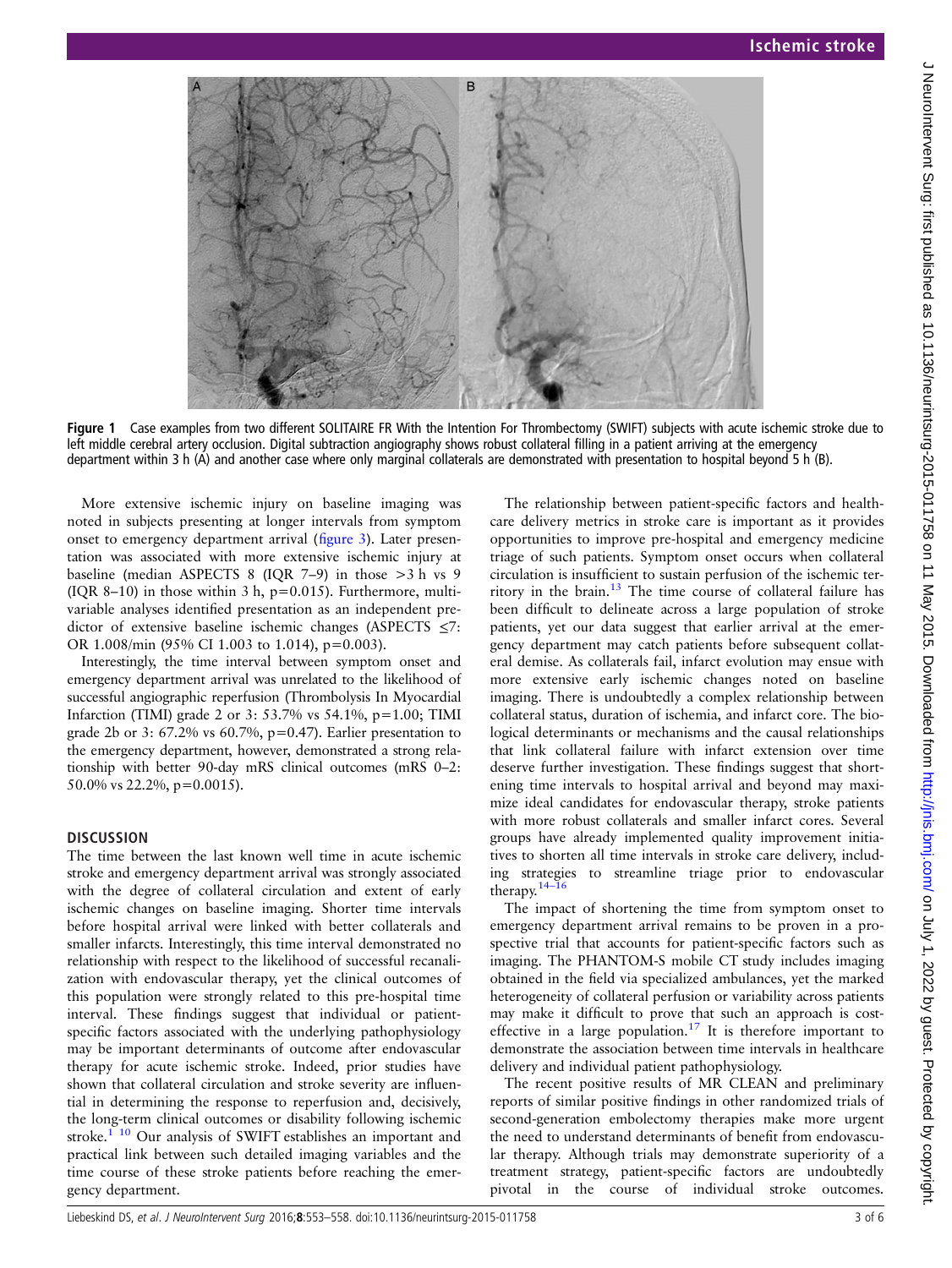<span id="page-3-0"></span>

| Table 1 Relationship between collateral grades and baseline variables and outcomes |                                      |                                         |                                        |                                         |                  |  |  |  |  |
|------------------------------------------------------------------------------------|--------------------------------------|-----------------------------------------|----------------------------------------|-----------------------------------------|------------------|--|--|--|--|
| <b>Subject characteristics</b>                                                     | Collateral grade 0-1 (n=32)          | Collateral grade 2 (n=48)               | Collateral grade 3 (n=35)              | Collateral grade 4 (n=4)                | p Value          |  |  |  |  |
| Age                                                                                |                                      |                                         |                                        |                                         |                  |  |  |  |  |
| $Mean \pm SD$ (N)                                                                  | $67.3 \pm 11.3$ (32)                 | $66.8 \pm 11.5$ (48)                    | $67.8 \pm 13.1$ (35)                   | $71.5 \pm 14.5$ (4)                     | 0.5231           |  |  |  |  |
| [Median] (min, max)                                                                | $[66.0]$ (46.0, 85.0)                | $[69.5]$ (42.0, 88.0)                   | $[70.0]$ (31.0, 85.0)                  | $[74.0]$ (53.0, 85.0)                   |                  |  |  |  |  |
| Female gender                                                                      | 31.3% (10/32)                        | 64.6% (31/48)                           | 51.4% (18/35)                          | 50.0% (2/4)                             | 0.3242           |  |  |  |  |
| Body mass index                                                                    |                                      |                                         |                                        |                                         |                  |  |  |  |  |
| $Mean \pm SD$ (N)                                                                  | $30.3 \pm 6.9$ (24)                  | $29.3 \pm 7.4$ (40)                     | $30.4 \pm 8.1$ (29)                    | $26.6 \pm 3.6$ (3)                      | 0.9578           |  |  |  |  |
| [Median] (min, max)                                                                | $[30.0]$ $(20.1, 47.2)$              | $[28.9]$ (16.0, 60.8)                   | $[27.1]$ (17.8, 52.6)                  | $[27.0]$ (22.8, 30.0)                   |                  |  |  |  |  |
| Pre-stroke mRS 0                                                                   | 63.0% (17/27)                        | 63.4% (26/41)                           | 85.7% (24/28)                          | 75.0% (3/4)                             | 0.0429           |  |  |  |  |
| Intravenous tPA delivered and failed                                               | 28.1% (9/32)                         | 50.0% (24/48)                           | 51.4% (18/35)                          | 66.7% (2/3)                             | 0.0647           |  |  |  |  |
| Baseline risk factors                                                              |                                      |                                         |                                        |                                         |                  |  |  |  |  |
| Myocardial disease                                                                 | 28.1% (9/32)                         | 37.5% (18/48)                           | 37.1% (13/35)                          | $0.0\%$ (0/4)                           | 0.8108           |  |  |  |  |
| Systemic hypertension                                                              | 62.5% (20/32)                        | 58.3% (28/48)                           | 77.1% (27/35)                          | 75.0% (3/4)                             | 0.2589           |  |  |  |  |
| Diabetes mellitus                                                                  | 34.4% (11/32)                        | 25.0% (12/48)                           | 17.1% (6/35)                           | 75.0% (3/4)                             | 0.5209           |  |  |  |  |
| Hyperlipidemia                                                                     | 43.8% (14/32)                        | 45.8% (22/48)                           | 62.9% (22/35)                          | 75.0% (3/4)                             | 0.0383           |  |  |  |  |
| Current or previous smoker                                                         | 43.8% (14/32)                        | 47.9% (23/48)                           | 31.4% (11/35)                          | $0.0\%$ (0/4)                           | 0.0415           |  |  |  |  |
| <b>Atrial fibrillation</b>                                                         | 56.3% (18/32)                        | 43.8% (21/48)                           | 54.3% (19/35)                          | 25.0% (1/4)                             | 0.3540           |  |  |  |  |
| Previous ischemic stroke                                                           | $9.4\%$ (3/32)                       | 25.0% (12/48)                           | 2.9% (1/35)                            | $0.0\%$ (0/4)                           | 0.3265           |  |  |  |  |
| NIHSS pre-procedure                                                                |                                      |                                         |                                        |                                         |                  |  |  |  |  |
| Mean $\pm$ SD (N)                                                                  | $18.9 \pm 4.9$ (32)                  | $17.0 \pm 4.8$ (48)                     | $17.3 \pm 4.3$ (35)                    | $15.5 \pm 4.5$ (4)                      | 0.0664           |  |  |  |  |
| [Median] (min, max)                                                                | $[19.0]$ (8.0, 27.0)                 | $[17.0]$ (8.0, 28.0)                    | $[18.0]$ (8.0, 26.0)                   | $[17.0]$ (9.0, 19.0)                    |                  |  |  |  |  |
| Glucose at baseline                                                                |                                      |                                         |                                        |                                         |                  |  |  |  |  |
| Mean $\pm$ SD (N)                                                                  | $153.7\pm 65.2$ (32)                 | $139.8 \pm 74.8$ (47)                   | $124.1 \pm 33.4$ (35)                  | $99.0 \pm 10.4$ (4)                     | 0.0134           |  |  |  |  |
| [Median] (min, max)                                                                | $[137.5]$ (86.0, 354.0)              | $[121.0]$ (87.0, 587.0)                 | $[113.0]$ (84.0, 239.0)                | $[102.5]$ (84.0, 107.0)                 |                  |  |  |  |  |
| SBP at baseline                                                                    |                                      |                                         |                                        |                                         |                  |  |  |  |  |
| Mean $\pm$ SD (N)                                                                  | $148.8 \pm 24.5$ (32)                | $136.7 \pm 23.1$ (48)                   | $137.0 \pm 23.5$ (35)                  | $137.8 \pm 9.9$ (4)                     | 0.0384           |  |  |  |  |
| [Median] (min, max)                                                                | $[146.0]$ (108.0, 196.0)             | $[135.0]$ (98.0, 182.0)                 | $[135.0]$ (72.0, 194.0)                | $[138.0]$ (126.0, 149.0)                |                  |  |  |  |  |
| DBP at baseline                                                                    |                                      |                                         |                                        |                                         |                  |  |  |  |  |
| Mean $\pm$ SD (N)                                                                  | $80.7 \pm 14.2$ (32)                 | $75.8 \pm 19.4$ (48)                    | $74.8 \pm 14.4$ (35)                   | $72.3 \pm 13.3$ (4)                     | 0.1279           |  |  |  |  |
| [Median] (min, max)                                                                | $[80.5]$ (51.0, 110.0)               | $[72.0]$ (32.0, 130.0)                  | $[73.0]$ (45.0, 103.0)                 | $[77.0]$ (53.0, 82.0)                   |                  |  |  |  |  |
| <b>ASPECTS</b> at baseline                                                         |                                      |                                         |                                        |                                         |                  |  |  |  |  |
| Mean $\pm$ SD (N)                                                                  | $7.8 \pm 1.8$ (32)                   | $8.8 \pm 1.1$ (48)                      | $8.9 \pm 1.2$ (35)                     | $9.0 \pm 0.8$ (4)                       | 0.0002           |  |  |  |  |
| [Median] (min, max)                                                                | $[8.0]$ $(3.0, 10.0)$                | $[9.0]$ (5.0, 10.0)                     | $[9.0]$ (7.0, 10.0)                    | $[9.0]$ (8.0, 10.0)                     |                  |  |  |  |  |
| ASPECTS at 24 h                                                                    |                                      |                                         |                                        |                                         |                  |  |  |  |  |
| Mean $\pm$ SD (N)                                                                  | $1.4 \pm 1.6$ (32)                   | $5.9 \pm 2.7$ (48)                      | $7.5 \pm 2.4$ (34)                     | $6.8 \pm 1.9$ (4)                       | 0.0000           |  |  |  |  |
| [Median] (min, max)                                                                | $[0.5]$ $(0.0, 5.0)$                 | $[6.0]$ $(0.0, 10.0)$                   | $[8.0]$ (0.0, 10.0)                    | $[7.5]$ (4.0, 8.0)                      |                  |  |  |  |  |
| Time to presentation (min)                                                         |                                      |                                         |                                        |                                         |                  |  |  |  |  |
| $Mean \pm SD$ (N)                                                                  | $232.0 \pm 84.0$ (31)                | $164.1 \pm 98.7$ (48)                   | $155.2 \pm 104.0$ (33)                 | $53.7 \pm 16.1$ (3)                     | 0.0003           |  |  |  |  |
| [Median] (min, max)                                                                | $[230.0]$ (24.0, 382.0)              | $[160.0]$ (0.0, 440.0)                  | $[135.0]$ (23.0, 385.0)                | $[47.0]$ $(42.0, 72.0)$                 |                  |  |  |  |  |
| Time to imaging (min)                                                              |                                      |                                         |                                        |                                         |                  |  |  |  |  |
| $Mean \pm SD$ (N)                                                                  | $306.7 \pm 76.3$ (31)                | $284.0 \pm 78.4$ (47)                   | $279.4 \pm 89.0$ (33)                  | $208.0 \pm 69.4$ (4)                    | 0.0263           |  |  |  |  |
| [Median] (min, max)                                                                | $[301.0]$ (144.0, 431.0)             | $[260.0]$ (134.0, 472.0)                | $[265.0]$ (123.0, 465.0)               | $[185.5]$ (155.0, 306.0)                |                  |  |  |  |  |
| Time to treatment (min)                                                            |                                      |                                         |                                        |                                         |                  |  |  |  |  |
| Mean $\pm$ SD (N)<br>[Median] (min, max)                                           | $332.8 \pm 83.5$ (27)                | $305.8 \pm 80.0$ (41)                   | $291.5 \pm 85.6$ (34)                  | $217.0 \pm 69.6$ (4)                    | 0.0070           |  |  |  |  |
| Time to recanalization or end of procedure (min)                                   | $[326.0]$ (154.0, 459.0)             | $[283.0]$ (169.0, 478.0)                | $[287.0]$ (137.0, 476.0)               | $[194.0]$ (165.0, 315.0)                |                  |  |  |  |  |
|                                                                                    |                                      |                                         |                                        |                                         |                  |  |  |  |  |
| Mean $\pm$ SD (N)                                                                  | $62.7 \pm 41.1$ (26)                 | $55.0 \pm 41.3$ (41)                    | $41.9 \pm 27.2$ (33)                   | $65.0 \pm 41.9$ (4)                     | 0.1126           |  |  |  |  |
| [Median] (min, max)<br>Intracranial hemorrhage                                     | $[54.0]$ $(8.0, 178.0)$              | $[43.0]$ (7.0, 196.0)                   | $[36.0]$ (5.0, 135.0)                  | $[62.5]$ (28.0, 107.0)<br>$0.0\%$ (0/4) |                  |  |  |  |  |
|                                                                                    | 34.4% (11/32)                        | 35.4% (17/48)                           | 17.1% (6/35)                           |                                         | 0.1379           |  |  |  |  |
| NIHSS at day 7 or discharge<br>Mean $\pm$ SD (N)                                   |                                      |                                         |                                        |                                         | 0.0000           |  |  |  |  |
| [Median] (min, max)                                                                | $23.3 \pm 12.0$ (27)                 | $15.0 \pm 11.1$ (47)                    | $7.8 \pm 10.2$ (35)                    | $5.8 \pm 5.3$ (4)                       |                  |  |  |  |  |
| Good clinical outcome (mRS 0-2)                                                    | $[20.0]$ (6.0, 42.0)<br>10.0% (3/30) | $[15.0]$ $(1.0, 42.0)$<br>26.8% (11/41) | $[4.0]$ $(0.0, 42.0)$<br>56.3% (18/32) | $[5.5]$ (0.0, 12.0)<br>66.7% (2/3)      | 0.0001           |  |  |  |  |
|                                                                                    |                                      |                                         |                                        |                                         |                  |  |  |  |  |
| TIMI success (2 or 3)<br>TICI success (2b or 3)                                    | 37.9% (11/29)<br>41.4% (12/29)       | 52.3% (23/44)<br>65.9% (29/44)          | 68.6% (24/35)<br>77.1% (27/35)         | 25.0% (1/4)<br>50.0% (2/4)              | 0.1033<br>0.0187 |  |  |  |  |
| mRS at day 90                                                                      |                                      |                                         |                                        |                                         |                  |  |  |  |  |
| mRS 0                                                                              | $0.0\%$ (0/30)                       | $4.9\%$ (2/41)                          | 25.0% (8/32)                           | 33.3% (1/3)                             | 0.0000           |  |  |  |  |
| mRS 1                                                                              | $3.3\%$ (1/30)                       | $7.3\%$ (3/41)                          | 21.9% (7/32)                           | 33.3% (1/3)                             |                  |  |  |  |  |
| mRS <sub>2</sub>                                                                   | $6.7\%$ (2/30)                       | 14.6% (6/41)                            | $9.4\%$ (3/32)                         | $0.0\%$ (0/3)                           |                  |  |  |  |  |
| mRS 3                                                                              | $6.7\%$ (2/30)                       | 24.4% (10/41)                           | 12.5% (4/32)                           | $0.0\%$ (0/3)                           |                  |  |  |  |  |
|                                                                                    |                                      |                                         |                                        |                                         | Continued        |  |  |  |  |

J NeuroIntervent Surg: first published as 10.11136/neurintsurg-2015-011758 on 11 May 2015. Downloaded from http://jnis.bmj.com/ on July 1, 2022 by guest. Protected by copyright. J NeuroIntervent Surg: first published as 10.1136/neurintsurg-2015-011768 on 11 May 2015. Downloaded from <http://jnis.bmj.com/> J n July 1, 2022 by guest. Protected by copyright.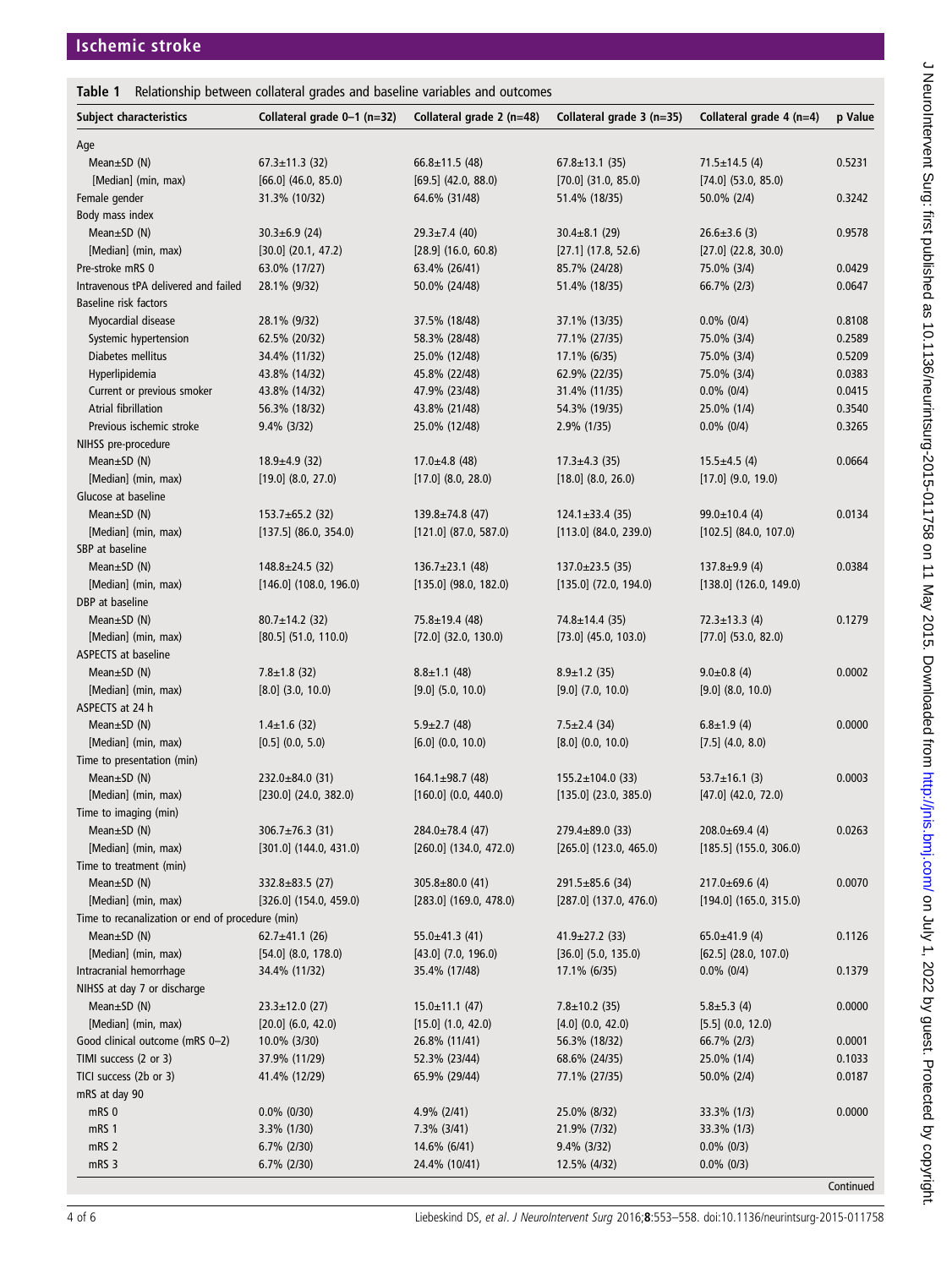| <b>Subject characteristics</b> | Collateral grade 0-1 (n=32) | Collateral grade 2 (n=48) | Collateral grade 3 (n=35) | Collateral grade $4$ (n=4) | p Value |
|--------------------------------|-----------------------------|---------------------------|---------------------------|----------------------------|---------|
| mRS <sub>4</sub>               | 23.3% (7/30)                | 19.5% (8/41)              | 21.9% (7/32)              | 33.3% (1/3)                |         |
| mRS 5                          | $3.3\%$ (1/30)              | $4.9\%$ (2/41)            | $0.0\%$ (0/32)            | $0.0\%$ (0/3)              |         |
| mRS <sub>6</sub>               | 56.7% (17/30)               | 24.4% (10/41)             | $9.4\%$ (3/32)            | $0.0\%$ (0/3)              |         |
| TIMI score after device        |                             |                           |                           |                            |         |
| TIMI 0                         | 51.7% (15/29)               | 34.1% (15/44)             | 25.7% (9/35)              | 75.0% (3/4)                | 0.0771  |
| TIMI <sub>1</sub>              | 10.3% (3/29)                | 13.6% (6/44)              | $5.7\%$ (2/35)            | $0.0\%$ (0/4)              |         |
| TIMI <sub>2</sub>              | 17.2% (5/29)                | 13.6% (6/44)              | 14.3% (5/35)              | $0.0\%$ (0/4)              |         |
| TIMI <sub>3</sub>              | 20.7% (6/29)                | 38.6% (17/44)             | 54.3% (19/35)             | 25.0% (1/4)                |         |
| TICI score after device        |                             |                           |                           |                            |         |
| TICI <sub>0</sub>              | 34.5% (10/29)               | 13.6% (6/44)              | 14.3% (5/35)              | 50.0% (2/4)                | 0.0534  |
| TICI 1                         | 10.3% (3/29)                | 13.6% (6/44)              | $5.7\%$ (2/35)            | $0.0\%$ (0/4)              |         |
| TICI 2a                        | 13.8% (4/29)                | $6.8\%$ (3/44)            | $2.9\%$ (1/35)            | $0.0\%$ (0/4)              |         |
| TICI 2b                        | 20.7% (6/29)                | 25.0% (11/44)             | 22.9% (8/35)              | 25.0% (1/4)                |         |
| TICI 3                         | 20.7% (6/29)                | 40.9% (18/44)             | 54.3% (19/35)             | 25.0% (1/4)                |         |

ASPECTS, Alberta Stroke Program Early CT Score; DBP, diastolic blood pressure; mRS, modified Rankin Scale; NIHSS, NIH Stroke Scale; SBP, systolic blood pressure; TICI, Thrombolysis In Cerebral Infarction; TIMI, Thrombolysis In Myocardial Infarction; tPA, tissue plasminogen activator.





Generalizability of endovascular stroke therapy including prehospital triage, emergency department evaluation, and imaging-guided approaches in routine clinical practice is imperative. What works best in the community or on a local basis at various times of the day or night remains a critical question. Each randomized trial design embeds pivotal details regarding the overall treatment strategy from onset of symptoms forward, evaluating far more than the impact of a particular device or thrombectomy procedure. It is important to ascertain the impact of timing on collateral grade, evolving infarction, and long-term outcomes. This is a mandatory step before concluding that the endovascular therapy works for an entire population rather than in a specific individual where the timing, physiology, and many other factors are just right.

Future systems of stroke care may enhance the utility of endovascular therapy if it is understood how timing in an individual patient may improve their outcome. The advanced triage and rapid evaluation metrics embedded in ESCAPE and SWIFT PRIME may further augment the recent progress of MR CLEAN.[14 18](#page-5-0) Decreasing the time interval from symptom onset

Figure 3 Case examples from SOLITAIRE FR With the Intention For Thrombectomy (SWIFT) subjects demonstrating the differences in early ischemic changes on CT associated with left middle cerebral artery occlusion. CT reveals subtle hypodensity restricted to the left caudate region in a patient presenting to hospital within 3 h (A) and another case where extensive hypodensity is seen throughout the left middle cerebral artery territory with presentation to the emergency department 4 h after symptom onset (B).

<span id="page-4-0"></span> $T_{\rm T}$  Table 1 Continued by  $\sim$